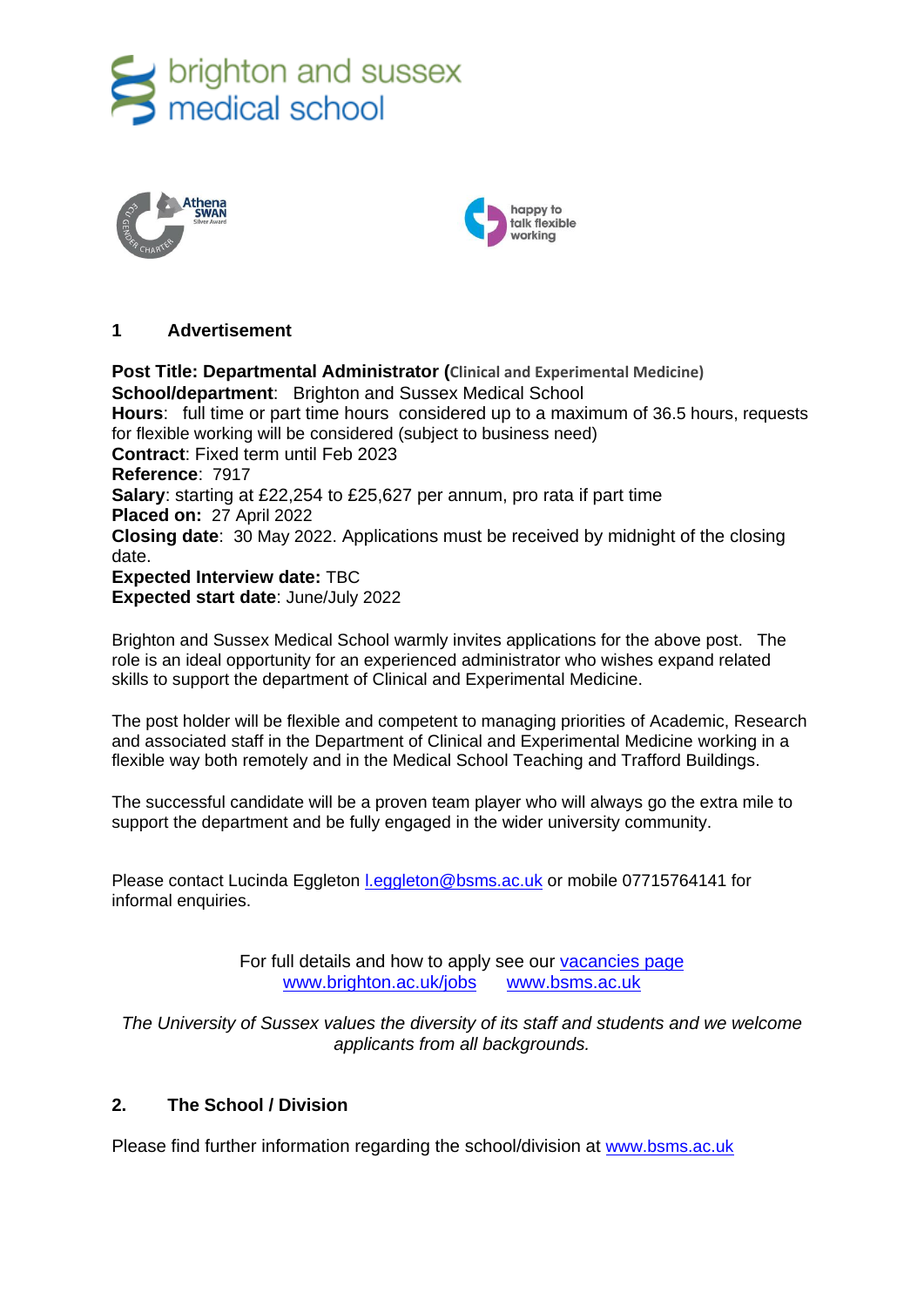# **3. Job Description**

| <b>Job Title:</b>       | Departmental Administrator                                                                                                                                                     |
|-------------------------|--------------------------------------------------------------------------------------------------------------------------------------------------------------------------------|
| Grade:                  | G4                                                                                                                                                                             |
| <b>School/Division:</b> | School/Clinical<br>and Sussex Medical<br>Brighton<br>and<br><b>Experimental Medicine</b>                                                                                       |
| Location:               | UoS UoB Falmer Campus Buildings and Remote working                                                                                                                             |
| <b>Responsible to:</b>  | Lucinda Eggleton Operations Manager                                                                                                                                            |
| <b>Direct reports:</b>  | n/a                                                                                                                                                                            |
| Key contacts:           | Joint Heads of Department Professor Somnath<br>Mukhopadhyay and Professor Andrea Pepper<br><b>DPVC Claire Smith</b><br>Professor Bobbie Farsides<br>Senior Academic Colleagues |

## **Role description:**

To have general responsibility for the administrative support for a number of departmental functions including diary management, finance and departmental administration for academic requirements of clinical academics. The post holder will have a more detailed level of knowledge and experience in their subject area than their colleagues.

 $\overline{\phantom{a}}$ 

#### **PRINCIPAL ACCOUNTABILITIES**

- 1. Provide a friendly and professional reception and general enquiries service to faculty students and visitors
- 2. Provide clerical support to school staff and officers
- 3. Within clear parameters, take responsibility for specific projects or areas of work.

#### **KEY RESPONSIBILITIES**

Working as part of a team and within the wider institution, support colleagues in their work and act as point of contact in the administration office for students, staff, visitors and external enquiries. Respond to general enquiries interpreting university and external regulations as appropriate, considering implications of problems and referring to others as appropriate, more complex issues or ones that are outside of normal practice.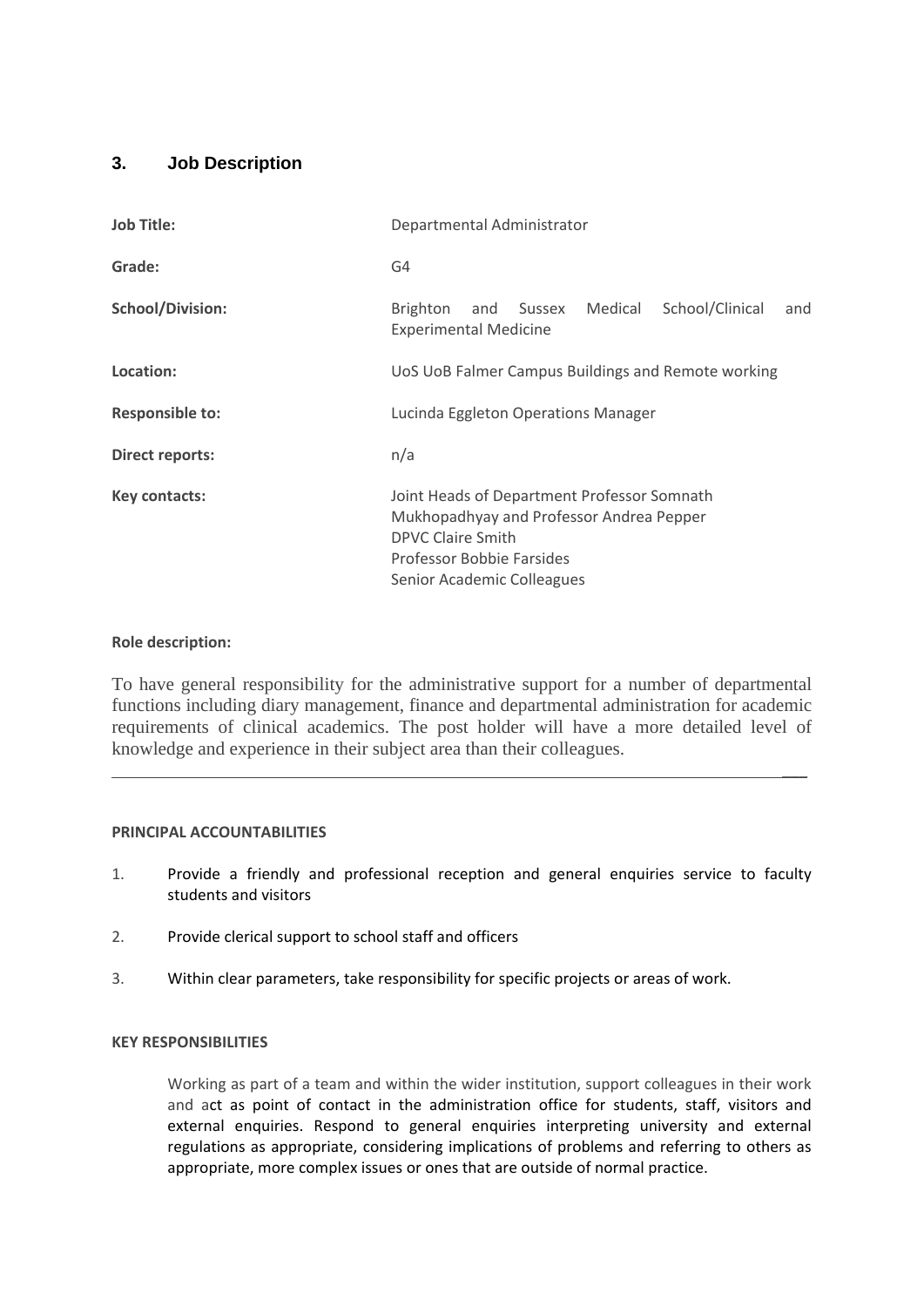Assist in producing and maintaining a number of sources of information on the website and in publications

Make administrative arrangements for training and events including room booking, catering, travel and accommodation arrangements for staff

Follow administrative procedures, write new office procedures and set up new office systems. Contribute ideas and suggestions for improvements to work practices and methods.

Organise mailings for communication, training, and events, maintain mailing lists

Compile agendas and draft minutes for team meetings

Collate and circulate appropriate data. Create and maintain spreadsheets and other data tables

Assist with staff recruitment: prepare job adverts, job descriptions and further particulars, letters of acceptance and standard contracts, collate applications and compile interview schedules

Raise purchase orders and arrange payment of invoices on the Finance System

To carry out any other duties that are within the employee's skills and abilities whenever reasonably instructed.

#### **Dimensions**

- This role does not have any budget responsibility.
- This role does not have any line management responsibility.
- This role does not have any responsibilities for equipment or premises.0
- Support achievement of the Division's/Unit's/School's compliance with all applicable statutory and regulatory compliance obligations, including (but not limited to): UKVI, Health & Safety, the Prevent Duty, data protection, Competition and Markets Authority requirements and equal opportunities, as appropriate to the grade and role. Additionally, to promote good practice in relation to University policy, procedure and guidance in relation to those compliance matters in respect of students, staff and other relevant parties.

This Job Description sets out current responsibilities of the post that may vary from time to time without changing the general character of the post or level of responsibility entailed.

#### **PERSON SPECIFICATION**

#### **ESSENTIAL CRITERIA**

- 1. Good secondary education (see role-specific criteria below).
- 2. Effective planning and organisational skills to organise own workload and priorities and to support colleagues with theirs.